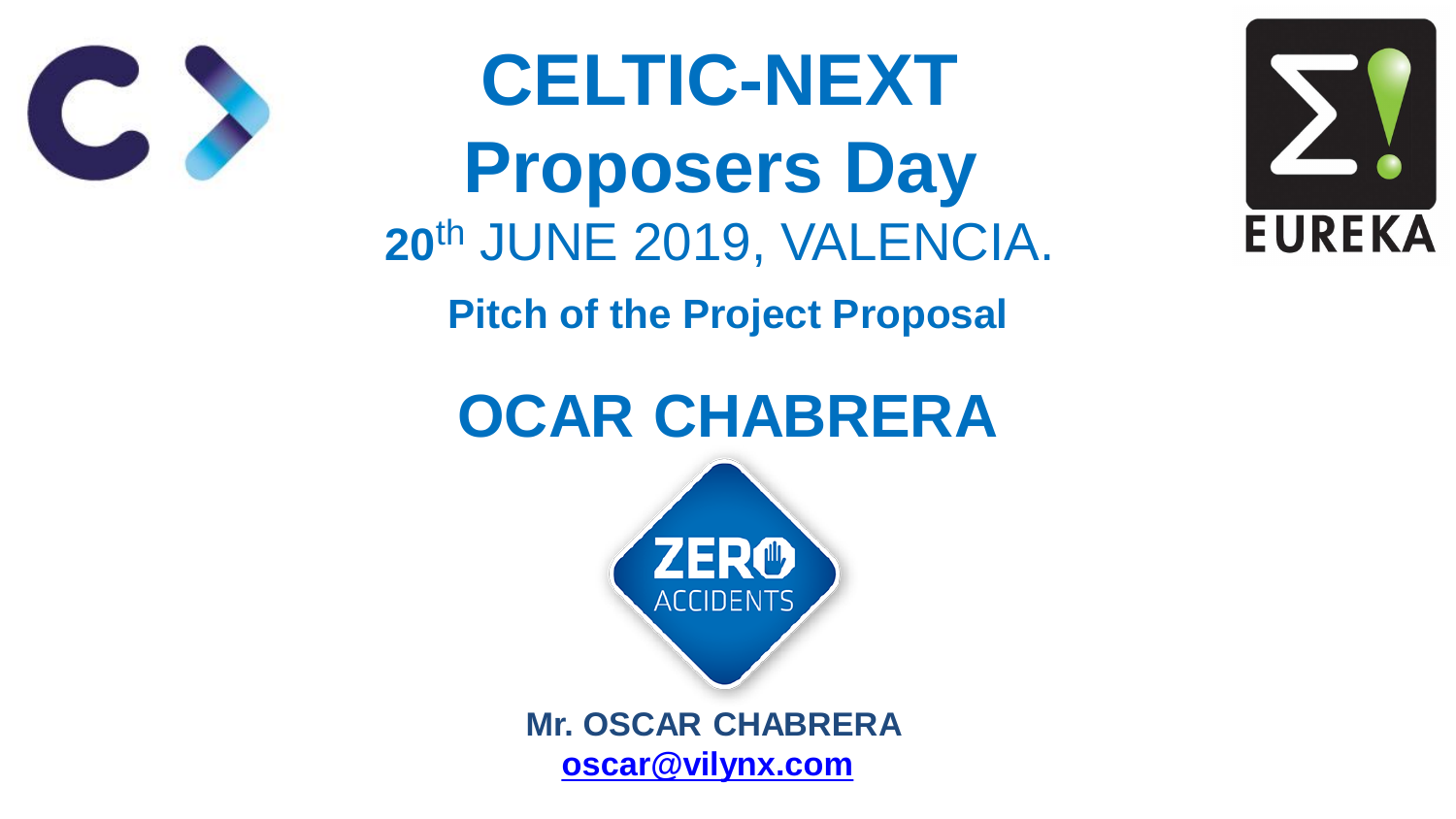# MONITORING in cities, "Vulnerable Road Users"

2

*The goal is to have several methodologies to tag peoples "BEHAVIOUR" on CROSSING SPOTS. Such information may be relevant to a number of applications, allowing one to promote greater and better security measures on crossing spots, enhance crowd control and traffic planning.* 





## *There is a move to revolutionize TRAFFIC SAVETY MONITORING in*

### *cities*

www.celticplus.eu ACCURO TECHNOLOGY (SPAIN) - Mr.EMILIO MULET - emilio.emulet@accuro.es

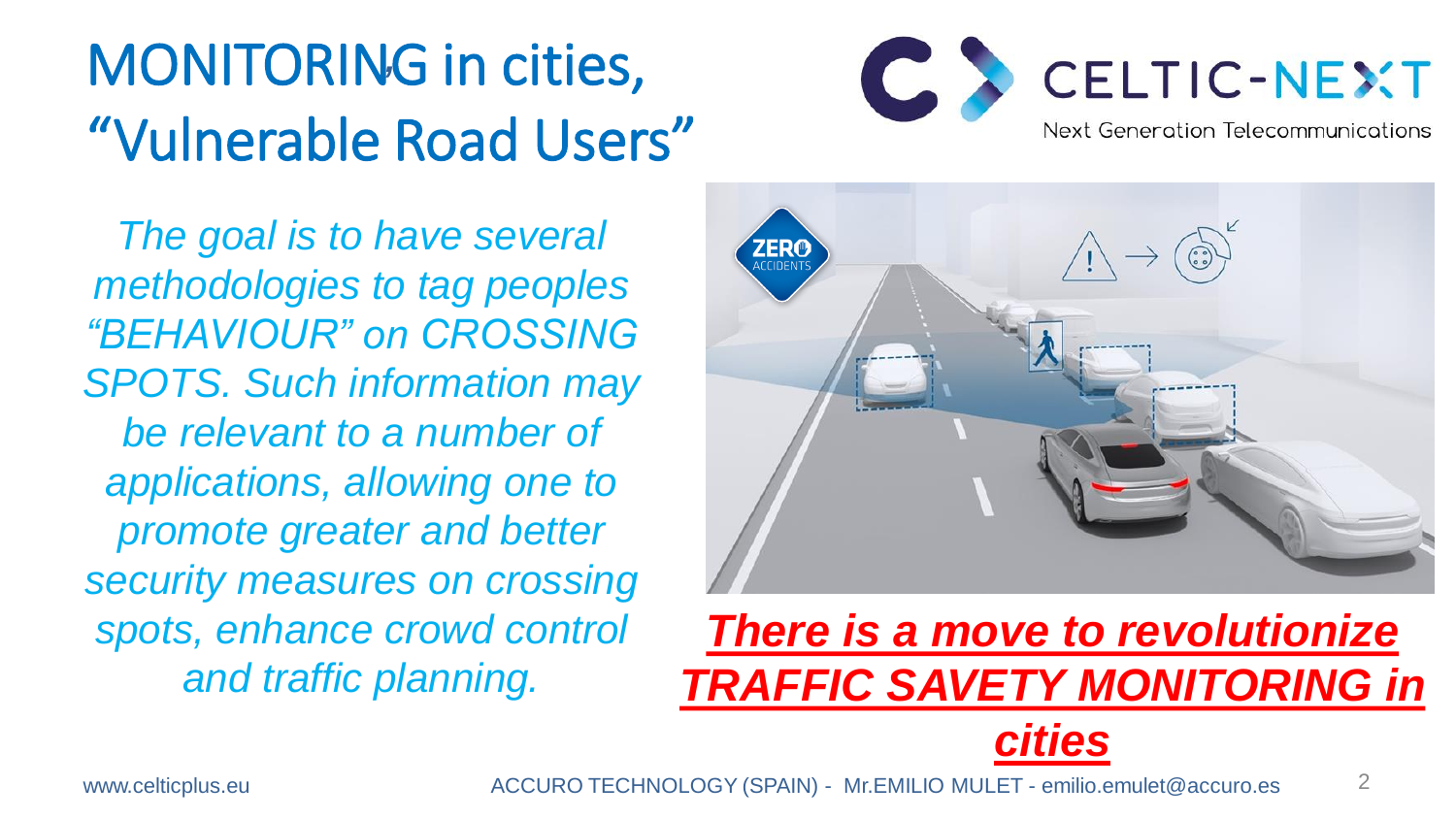the creation of awareness for an unpredictable behaviour

*Bringing people living in cities to stop being the problem and start being the solution, taking into account the characteristics of the VULNERABLE ROAD USERSs, along with their physical and emotional state, allowing, for example, the creation of awareness for an unpredictable behavior.* 





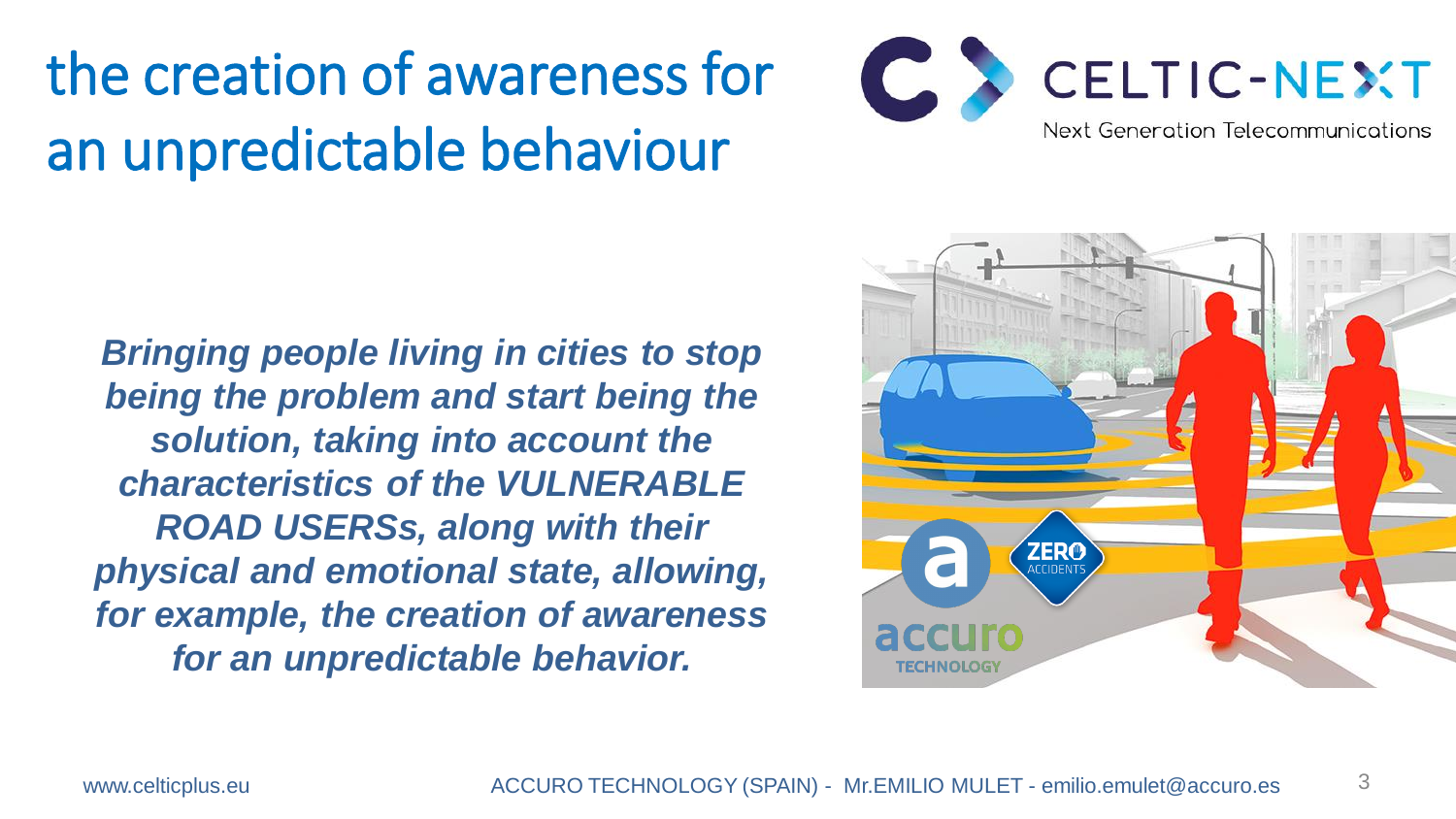# Smart City's approach (C.S. crowd sensing



www.celticplus.eu ACCURO TECHNOLOGY (SPAIN) - Mr.EMILIO MULET - emilio.emulet@accuro.es 4



**The ZERO ACCIDENT PROJECT aims to present a proof of concept on a Smart City's approach to crowd sensing, validating that our concept is feasible and has practical potential.**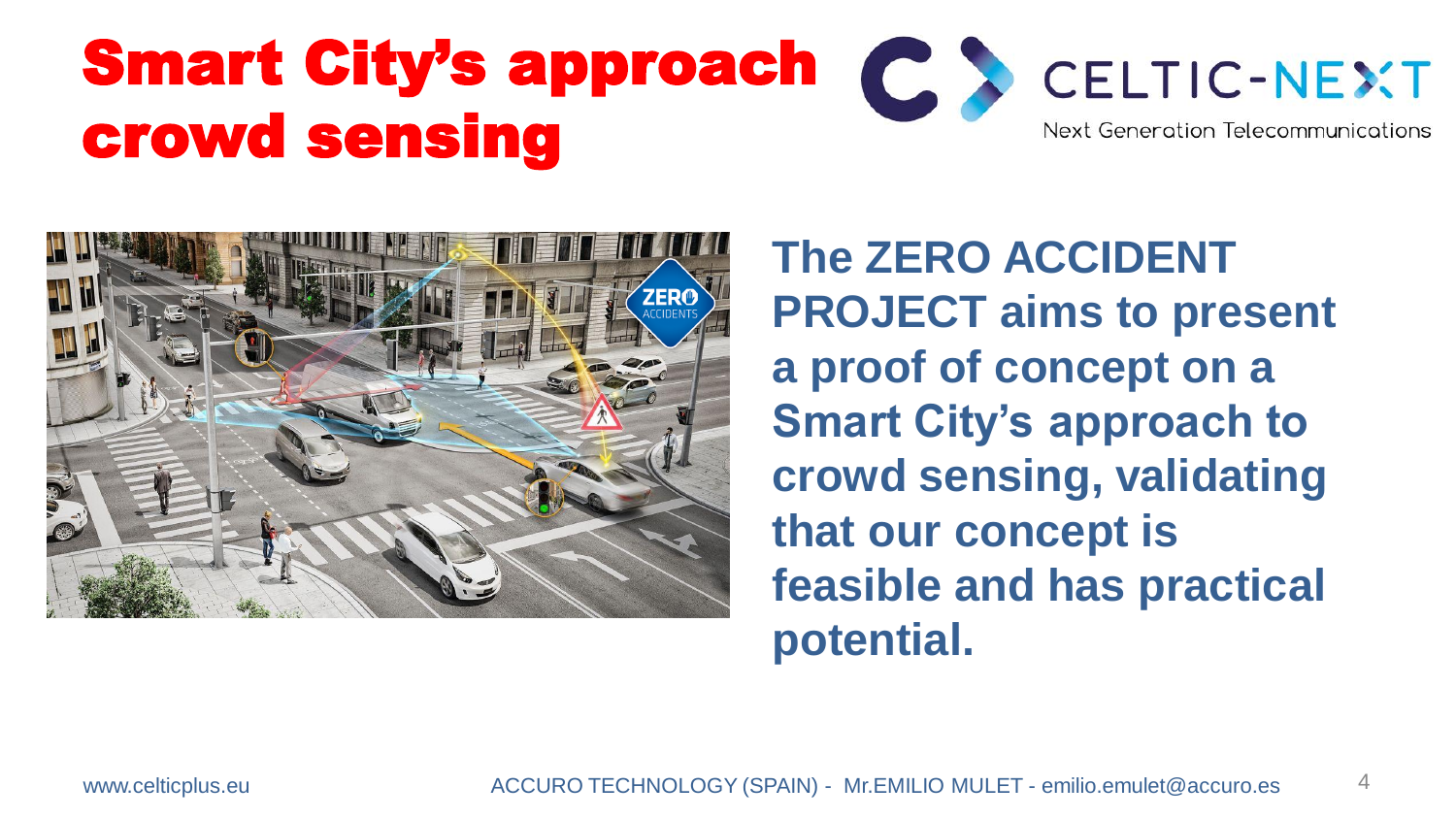## Partners

#### WE WELCOME

- *1. AUTOMOTIVE OEM (ORIGINAL EQUIPMENT MANUFACTURER)*
- 
- 
- *2. TIER 1 & TIER 2 SUPPLIERS 3. TELECOMUNICATION COMPANIES 4. MOBILE APPS DEVELOPERS 5. INFORMATION TECHNOLOGY "IT" EXPERTS*
- 
- *6. SMART CITIES*
- 
- 



### *7. COMPANIES RELATED WITH "VULNERABLE ROAD USERS" 8. COMPANIES RELATED TO BEHAVIOUR ANALYSIS*

www.celticplus.eu ACCURO TECHNOLOGY (SPAIN) - Mr.EMILIO MULET - emilio.emulet@accuro.es